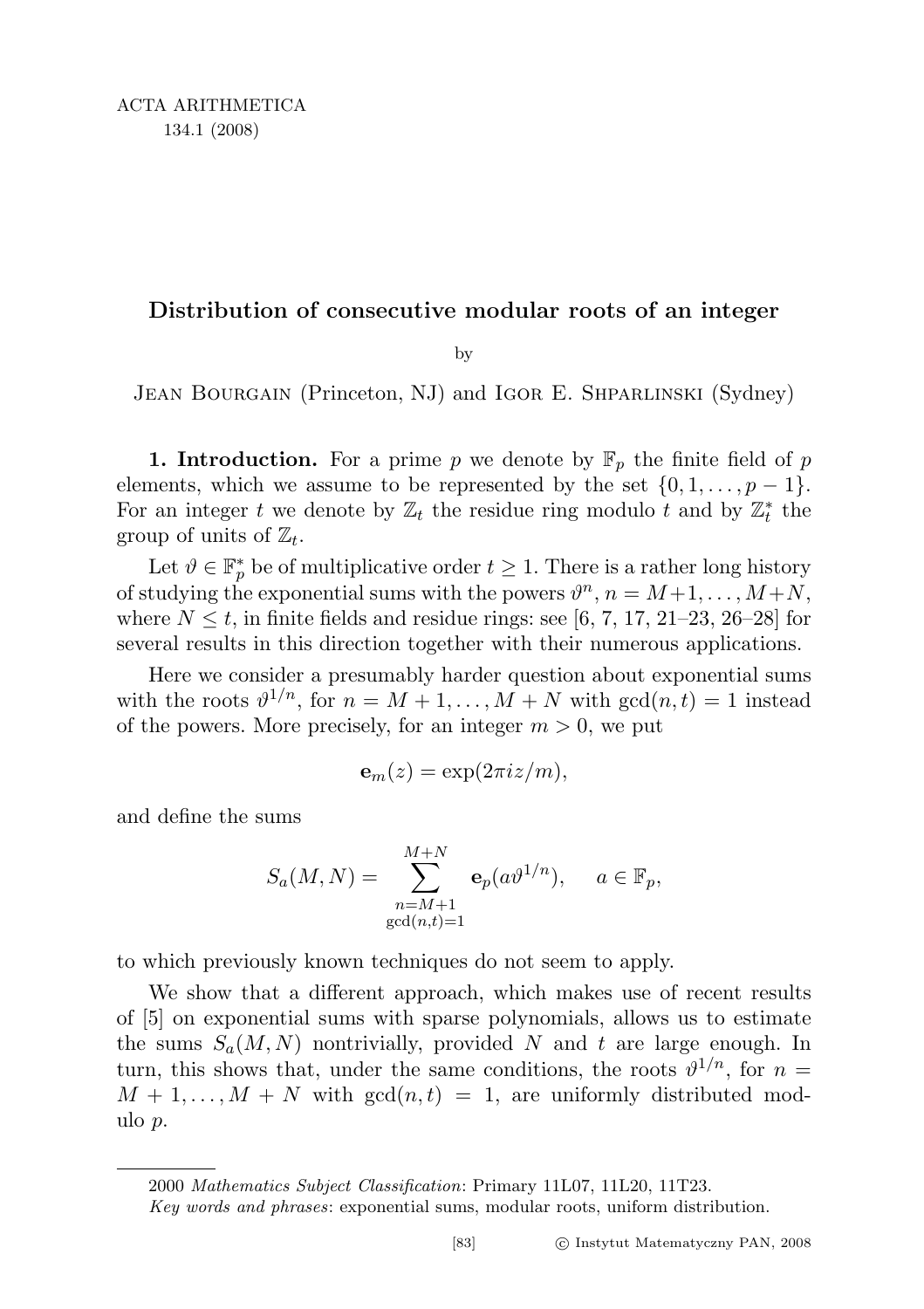Furthermore, this bound implies a nontrivial estimate for the sums over primes

$$
T_a(L) = \sum_{\substack{l \le L \\ \gcd(l,t)=1 \\ l \text{ prime}}} \mathbf{e}_p(a\vartheta^{1/l}), \quad a \in \mathbb{F}_p.
$$

Again, exponential sums with prime powers  $\vartheta^l$  have recently been considered in the literature (see  $[1, 4, 16]$ ).

Our bound of the sums  $T_a(L)$  follows naturally by the Vaughan method from our bound of  $S_a(M, N)$  and of certain bilinear sums which we estimate using some results of [4]. Similar bilinear sums have been estimated in a number of works [1, 4, 12, 14, 15], thus our estimate of these sums follows a well established path. It is interesting to note that usually bounds of bilinear sums present the main difficulty in estimating exponential sums over primes. However, in the case of the function  $\vartheta^{1/l}$  the technique for establishing such bounds has been readily available, while finding a nontrivial bound on single sums  $S_a(M, N)$  has been the missing element.

Finally, we discuss some applications of our results to pseudorandom number generators.

Throughout the paper the implied constants in symbols " $O$ " and " $\ll$ " may occasionally, where obvious, depend on the small positive parameter  $\varepsilon$  and are absolute otherwise (we recall that  $A \ll B$  is equivalent to  $A =$  $O(B)$ ).

## 2. Preparations. Our main tool is the following estimate from [5].

LEMMA 1. For any  $\varepsilon > 0$  there exists  $\kappa > 0$  such that if  $\vartheta_1, \ldots, \vartheta_r \in \mathbb{F}_p^*$ and their ratios  $\vartheta_i/\vartheta_j$ ,  $1 \leq i < j \leq r$ , are of multiplicative order at least  $p^{\varepsilon}$ then

$$
\max_{a_i \in \mathbb{F}_p^*} \left| \sum_{s=1}^{p-1} \mathbf{e}_p \left( \sum_{i=1}^r a_i \vartheta_i^s \right) \right| \ll p^{1-\kappa}.
$$

As we have mentioned, we also need a bound of some bilinear sums.

LEMMA 2. For any  $\varepsilon > 0$  there exists  $\eta > 0$  such that for  $t \geq p^{\varepsilon}$ , uniformly over  $a \in \mathbb{F}_p^*$  the following holds. For any two sequences of complex numbers  $A = (\alpha_r)$  supported on the interval  $[K, K + R]$  and  $\mathcal{B} = (\beta_s)$ supported on the interval  $[L, L+S]$ , and for any integer a with  $gcd(a, p) = 1$ , we have

$$
\sum_{\substack{K < r \leq K+R \\ \gcd(r,t)=1}} \sum_{\substack{L < s \leq L+S \\ \gcd(s,t)=1}} \alpha_r \, \beta_s \, \mathbf{e}_p(a \vartheta^{1/(rs)}) \ll \|\mathcal{A}\| \, \|\mathcal{B}\|(R/t+1)^{1/2}(S/t+1)^{1/2}t^{1-\eta}
$$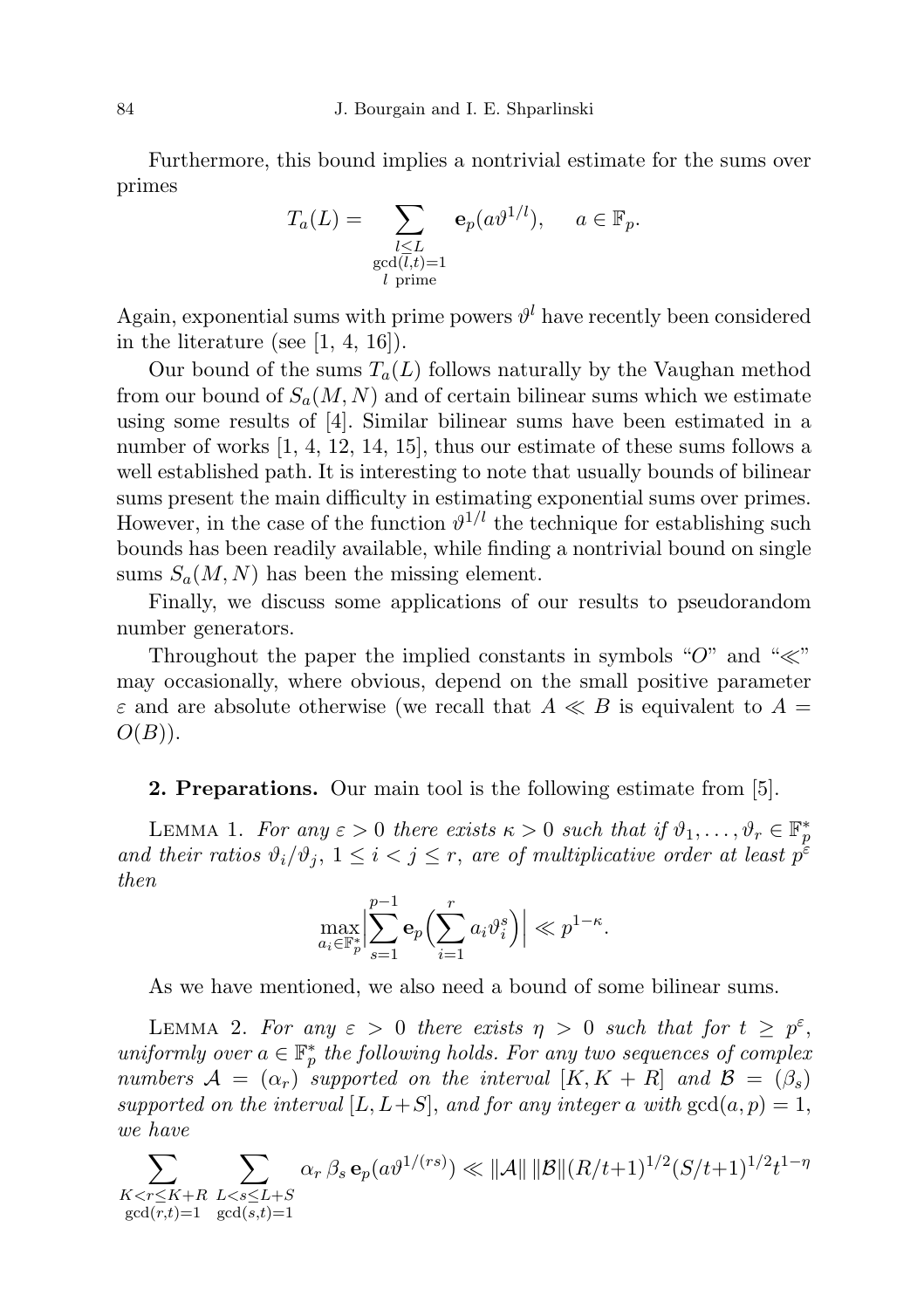where

$$
\|\mathcal{A}\| = \Big(\sum_{K < r \le K + R} |\alpha_r|^2\Big)^{1/2} \quad \text{and} \quad \|\mathcal{B}\| = \Big(\sum_{L < s \le L + S} |\beta_s|^2\Big)^{1/2}.
$$

Proof. We follow the standard argument which has been applied to similar sums with  $\vartheta^{rs}$  instead of  $\vartheta^{1/(rs)}$  (see [1, 4]). In fact in this case there are some simplifications due to the extra condition  $gcd(rs, t) = 1$ .

Let us fix an  $a \in \mathbb{F}_p^*$  and denote the corresponding bilinear sums by W. Using the Cauchy inequality, we find

$$
W^{2} \leq \sum_{K < r \leq K+R} |\alpha_{r}|^{2} \sum_{K < r \leq K+R} \sum_{L < s \leq L+S} \beta_{s} \mathbf{e}_{p}(a\vartheta^{1/(rs)})|^{2}
$$
\n
$$
\leq ||\mathcal{A}||^{2}(R/t+1) \sum_{r \in \mathbb{Z}_{t}^{*}} \sum_{L < s \leq L+S} \beta_{s} \mathbf{e}_{p}(a\vartheta^{1/(rs)})|^{2}
$$
\n
$$
\leq ||\mathcal{A}||^{2}(R/t+1) \sum_{r \in \mathbb{Z}_{t}} \sum_{L < s \leq L+S} \beta_{s} \mathbf{e}_{p}(a\vartheta^{r/s})|^{2}
$$
\n
$$
= ||\mathcal{A}||^{2}(R/t+1) \sum_{L < s \leq L+S} \sum_{\substack{g \text{ odd}(s,t)=1}} \beta_{s} \overline{\beta}_{v} \sum_{r \in \mathbb{Z}_{t}} \mathbf{e}_{p}(a(\vartheta^{r/s}-\vartheta^{r/v})).
$$

Since

$$
2|\beta_s \overline{\beta}_v| \le |\beta_s|^2 + |\beta_v|^2,
$$

we deduce that

$$
W^{2} \leq \frac{1}{2}||\mathcal{A}||^{2}(R/t+1)\sum_{\substack{L  
+ 
$$
\frac{1}{2}||\mathcal{A}||^{2}(R/t+1)\sum_{\substack{L  
= 
$$
||\mathcal{A}||^{2}(R/t+1)\sum_{\substack{L  

$$
\leq ||\mathcal{A}||^{2}(R/t+1)(S/t+1)\sum_{\substack{L\leq s\leq L+S\\ \gcd(s,t)=1}}|\beta_{s}|^{2}\sum_{v\in\mathbb{Z}_{t}^{*}}\left|\sum_{r\in\mathbb{Z}_{t}}\mathbf{e}_{p}(a(\vartheta^{r/s}-\vartheta^{r/v}))\right|
$$
$$
$$
$$

.

2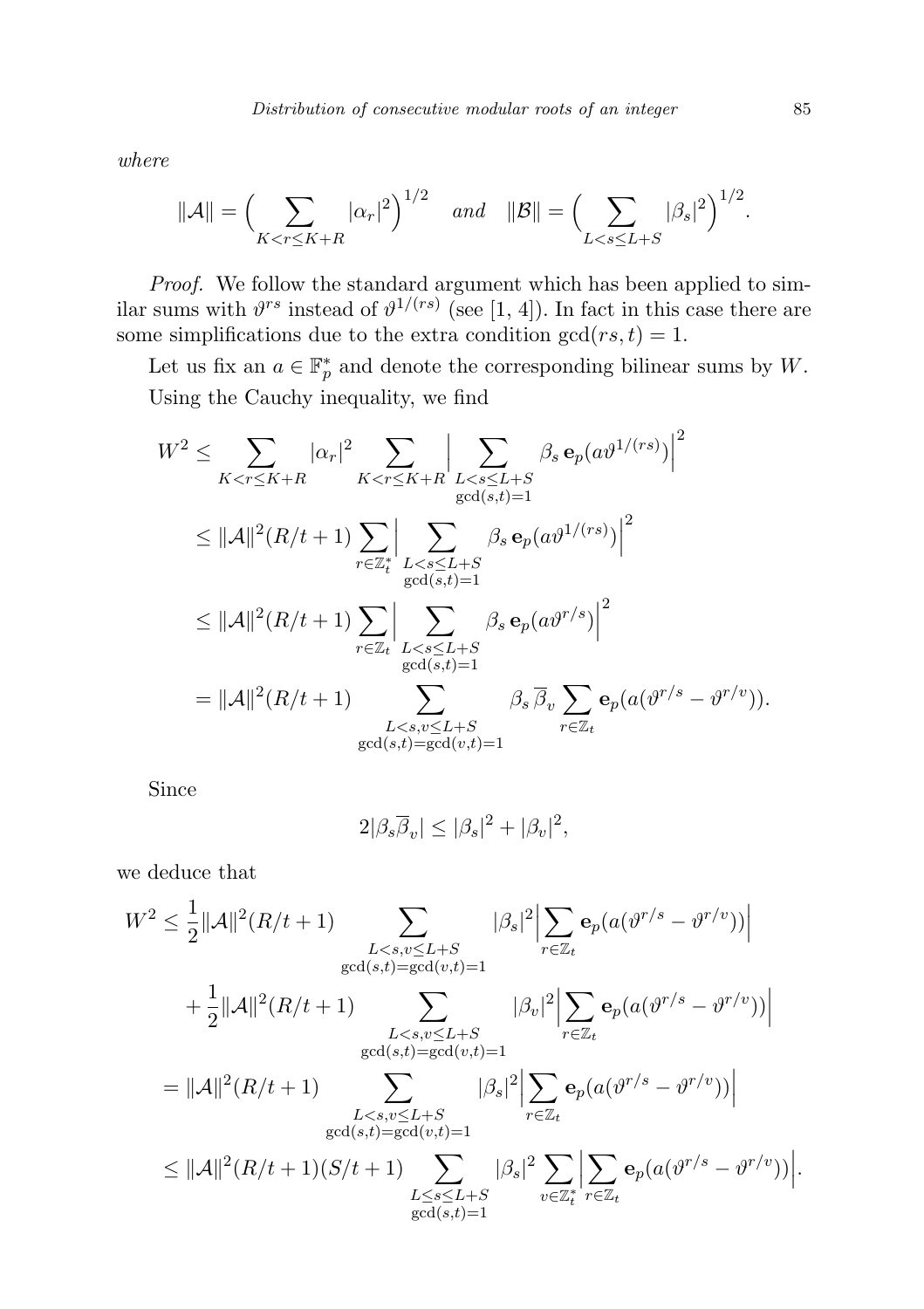For each s, we make the change of variables  $r \mapsto rs$ ,  $v \mapsto v^{-1}s$ . Therefore,

$$
W^2 \leq ||\mathcal{A}||^2 (R/t+1)(S/t+1) \sum_{\substack{L \leq s \leq L+S \\ \gcd(s,t)=1}} |\beta_s|^2 \sum_{v \in \mathbb{Z}_t^*} \left| \sum_{r \in \mathbb{Z}_t} \mathbf{e}_p(a(v^r - \vartheta^{rv})) \right|.
$$

The double sum over v and r does not depend on s and is  $O(t^{2-2\kappa})$  by [4, Theorem 4 for some  $\kappa > 0$  (provided that  $t \geq p^{\varepsilon}$ ), which concludes the proof. ■

Let, as usual,

 $\Lambda(n) = \begin{cases} \log p & \text{if } n \text{ is a power of a prime } p, \\ 0 & \text{otherwise.} \end{cases}$ 0 otherwise,

be the von Mangoldt function, where  $\log z$  denotes the natural logarithm of z.

We use the following result of [29] in the form given in [11, Chapter 24]:

LEMMA 3. For any complex-valued function  $f(n)$  and any real numbers  $U, V > 1$  with  $UV \leq L$ , we have

$$
\sum_{n\leq L} \Lambda(n)f(n) \ll \Sigma_1 + \Sigma_2 + \Sigma_3 + |\Sigma_4|,
$$

where

$$
\Sigma_1 = \Big| \sum_{n \leq U} \Lambda(n) f(n) \Big|,
$$
  
\n
$$
\Sigma_2 = (\log UV) \sum_{v \leq UV} \Big| \sum_{s \leq L/v} f(sv) \Big|,
$$
  
\n
$$
\Sigma_3 = (\log L) \sum_{v \leq V} \max_{w \geq 1} \Big| \sum_{w \leq s \leq L/v} f(sv) \Big|,
$$
  
\n
$$
\Sigma_4 = \sum_{\substack{k m \leq L \\ k > V, m > U}} \Lambda(m) \Big| \sum_{d|k, d \leq V} \mu(d) \Big| f(km).
$$

3. Sums over consecutive integers. Following the usual approach to estimating incomplete sums (see [18, Section 12.2]), we first estimate the complete sums

$$
S_{a,b} = \sum_{n \in \mathbb{Z}_t^*} \mathbf{e}_p(a \vartheta^{1/n}) \mathbf{e}_t(bn).
$$

THEOREM 4. For any  $\varepsilon > 0$  there exists  $\delta > 0$  such that for  $t \geq p^{\varepsilon}$ , uniformly over  $a \in \mathbb{F}_p^*$  and  $b \in \mathbb{Z}_t$ , we have the bound

$$
S_{a,b} \ll t^{1-\delta}.
$$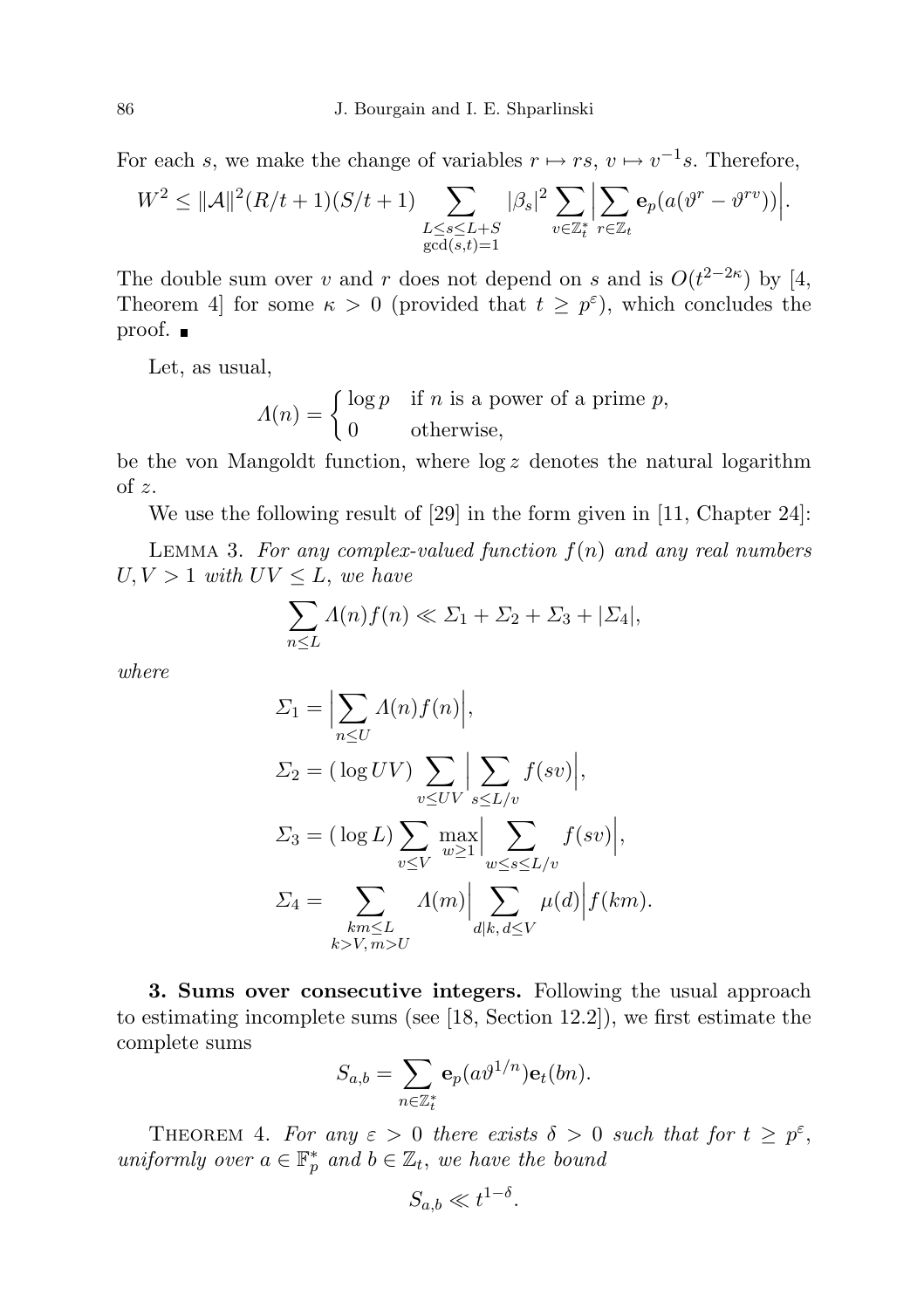*Proof.* For any integer  $k \geq 2$ ,

$$
S_{a,b}^k = \sum_{n_1,...,n_k \in \mathbb{Z}_t^*} \mathbf{e}_p(a \sum_{j=1}^k \vartheta^{1/n_j}) \mathbf{e}_t(b \sum_{j=1}^k n_j).
$$

For each  $m \in \mathbb{Z}_t$ , we collect together the terms with  $n_1 + \cdots + n_k \equiv m$  $(mod t),$  getting

$$
|S_{a,b}|^k \leq \sum_{m \in \mathbb{Z}_t} \Big| \sum_{\substack{n_1,\ldots,n_k \in \mathbb{Z}_t^* \\ n_1+\cdots+n_k \equiv m \, (\text{mod } t)}} \mathbf{e}_p(a(\vartheta^{1/n_1}+\cdots+\vartheta^{1/n_k})) \Big|.
$$

 $\mathbf{r}$ 

Next, by the Cauchy inequality, we derive

$$
|S_{a,b}|^{2k} \leq t \sum_{m \in \mathbb{Z}_t} \Big| \sum_{\substack{n_1, \dots, n_k \in \mathbb{Z}_t^* \\ n_1 + \dots + n_k \equiv m \, (\text{mod } t)}} \mathbf{e}_p \Big( a \sum_{j=1}^k \vartheta^{1/n_j} \Big) \Big|^2
$$
  
=  $t \sum_{(n_1, \dots, n_{2k}) \in \mathcal{N}_k} \mathbf{e}_p \Big( a \sum_{j=1}^{2k} (-1)^j \vartheta^{1/n_j} \Big),$ 

where the outside summation is taken over the set of vectors

$$
\mathcal{N}_k = \{ (n_1, \dots, n_{2k}) \in (\mathbb{Z}_t^*)^{2k} : n_1 + n_3 + \dots + n_{2k-1} \equiv n_2 + n_4 + \dots + n_{2k} \pmod{t} \}.
$$

It is now easy to see that for any m with  $gcd(m, t) = 1$  we have

$$
\sum_{(n_1,\dots,n_{2k})\in\mathcal{N}_k} \mathbf{e}_p\Big(a\sum_{j=1}^{2k}(-1)^j\vartheta^{1/n_j}\Big) = \sum_{(n_1,\dots,n_{2k})\in\mathcal{N}_k} \mathbf{e}_p\Big(a\sum_{j=1}^{2k}(-1)^j\vartheta^{m/n_j}\Big).
$$

Let Q be the set of primes  $q \n\t\leq t^{3/4}$  with  $\gcd(q, t) = 1$ . Averaging over all  $q \in \mathcal{Q}$  we obtain

 $\sim$ <sup>2</sup>

$$
|S_{a,b}|^{2k} \leq \frac{t}{\#\mathcal{Q}} \sum_{q \in \mathcal{Q}} \sum_{(n_1,\ldots,n_{2k}) \in \mathcal{N}_k} \mathbf{e}_p\Big(a \sum_{j=1}^{2k} (-1)^j \vartheta^{q/n_j}\Big).
$$

Furthermore, changing the order of summation, we obtain

$$
|S_{a,b}|^{2k} \leq \frac{t}{\#Q} \sum_{(n_1,...,n_{2k}) \in \mathcal{N}_k} \Big| \sum_{q \in \mathcal{Q}} \mathbf{e}_p \Big( a \sum_{j=1}^{2k} (-1)^j \vartheta^{q/n_j} \Big) \Big|.
$$

Clearly  $\#\mathcal{N}_k \leq \varphi(t)^{2k-1}$ , where  $\varphi(t)$  is the Euler function. Since t has at most  $O(\log t)$  prime divisors, by the prime number theorem we see that  $\#\mathcal{Q} \geq (4/3+o(1))t^{3/4}/\log t + O(\log t) \geq t^{3/4}/\log t$ , provided t is large enough.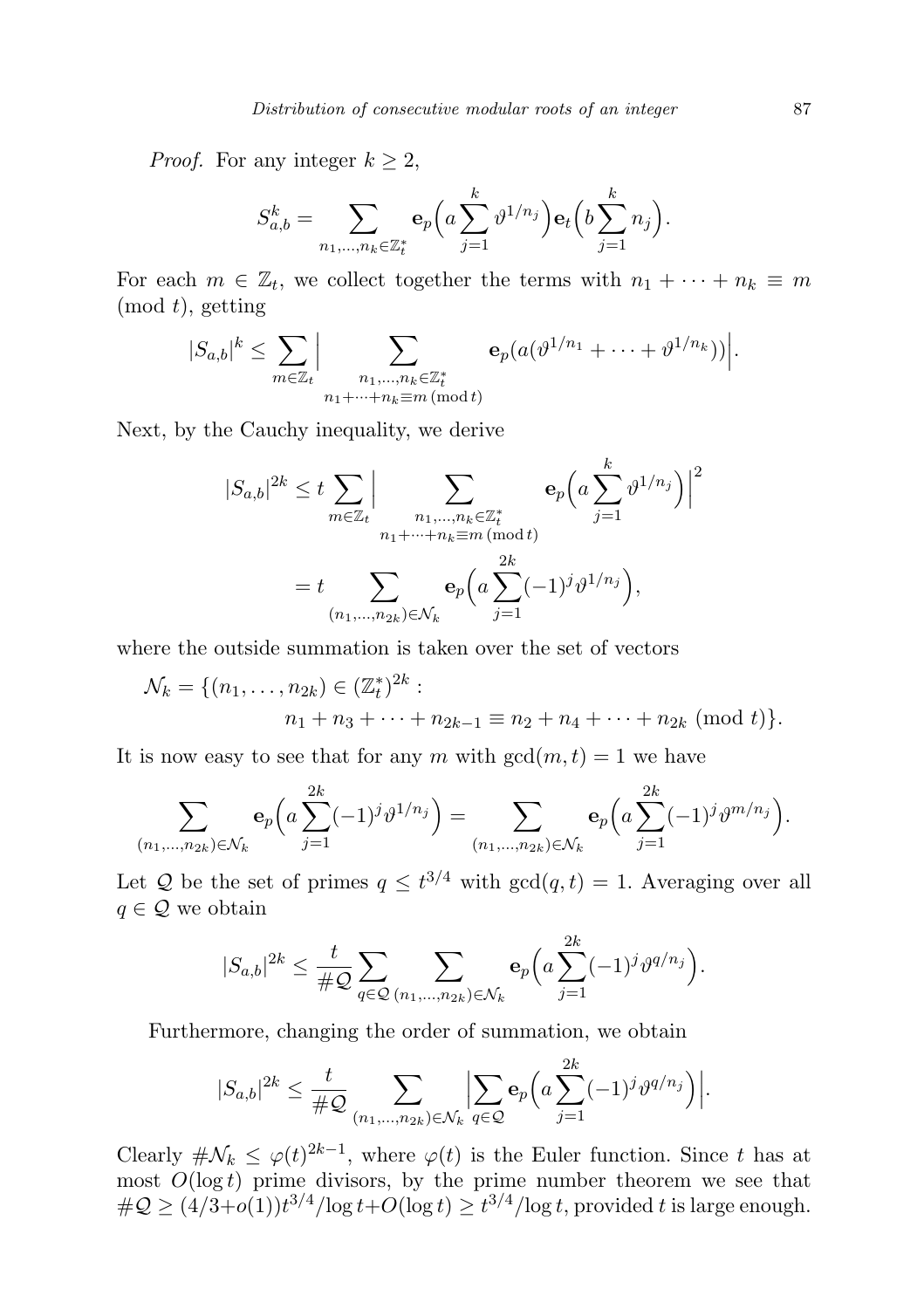Now, using the Hölder inequality and then extending the region of summation, we derive

$$
|S_{a,b}|^{8k} \leq \frac{t^4}{(\#Q)^4} (\#N_k)^3 \sum_{(n_1,...,n_{2k}) \in N_k} \left| \sum_{q \in Q} \mathbf{e}_p \left( a \sum_{j=1}^{2k} (-1)^j \vartheta^{q/n_j} \right) \right|^4
$$
  
\n
$$
\leq t^{6k-2} (\log t)^4 \sum_{\substack{n_1,...,n_{2k}=1 \ \gcd(n_1...n_{2k},t)=1}} t^{6k-2} (\log t)^4 \sum_{n_1,...,n_{2k}=1} t^{6k-2} (\log t)^4
$$
  
\n
$$
\leq t^{6k-2} (\log t)^4 \sum_{n_1,...,n_{2k}=1} t^{6k-2} (\log t)^4
$$
  
\n
$$
\times \sum_{\substack{n_1,...,n_{2k}=1 \ q_1,q_2,q_3,q_4 \in Q}} \mathbf{e}_p \left( a \sum_{j=1}^{2k} (\vartheta^{q_1 n_j} + \vartheta^{q_2 n_j} - \vartheta^{q_3 n_j} - \vartheta^{q_4 n_j}) \right)
$$
  
\n
$$
\leq t^{6k-2} (\log t)^4
$$
  
\n
$$
\times \sum_{\substack{q_1,q_2,q_3,q_4 \in Q}} \left| \sum_{n=1}^t \mathbf{e}_p (a(\vartheta^{q_1 n} + \vartheta^{q_2 n} - \vartheta^{q_3 n} - \vartheta^{q_4 n_j})) \right|^{2k}
$$
  
\n
$$
\leq \left( \frac{t}{p-1} \right)^{2k} t^{6k-2} (\log t)^4
$$
  
\n
$$
\times \sum_{\substack{q_1,q_2,q_3,q_4 \in Q}} \left| \sum_{n=1}^{p-1} \mathbf{e}_p (a(\vartheta^{q_1 n} + \vartheta^{q_2 n} - \vartheta^{q_3 n} - \vartheta^{q_4 n}) ) \right|^{2k}
$$
  
\n
$$
\times \sum_{\substack{q_1,q_2,q_3,q_4 \in Q}} \left| \sum_{n=1}^{p-1} \mathbf{e}_p (a(\vartheta^{q_1 n} + \vartheta^{q_2 n} - \vartheta^{q_3 n} - \vartheta^{q_4 n}) ) \right|^{2k}
$$

For  $O((\#\mathcal{Q})^2) = O(t^{3/2})$  tuples  $(q_1, q_2, q_3, q_4) \in \mathcal{Q}^4$  such that  $(q_1, q_2)$  is a permutation of  $(q_3, q_4)$  we estimate the inner sum trivially as  $p-1$ .

For other  $O((\#\mathcal{Q})^4) = O(t^3)$  tuples, noticing that if  $q_i \neq q_j$  then

$$
\gcd(q_i - q_j, t) \le |q_i - q_j| \le t^{3/4}, \quad 1 \le i < j \le 4,
$$

we see that the bound of Lemma 1 applies. Therefore

$$
|S_{a,b}|^{8k} \ll p^{-2k} t^{8k-2} (t^3 p^{2k(1-\kappa)} + t^{3/2} p^{2k}) (\log t)^4
$$
  

$$
\ll (t^{8k+1} p^{-2k\kappa} + t^{8k-1/2}) (\log t)^4,
$$

with some  $\kappa > 0$ , depending only on  $\varepsilon > 0$ . Taking  $k = \lceil \kappa^{-1} \rceil$  we conclude the proof.  $\blacksquare$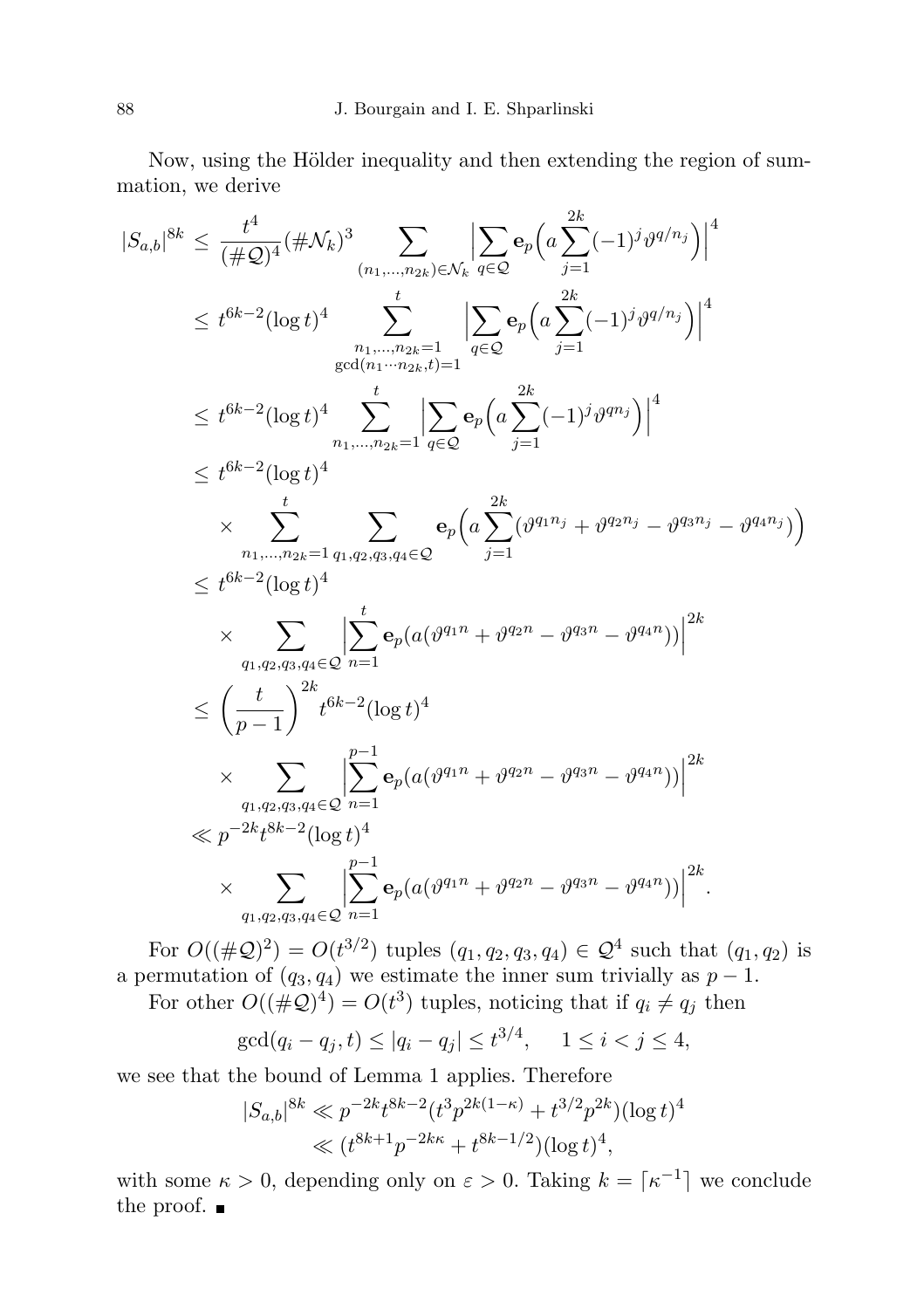The standard technique (see [18, Section 12.2]) now immediately leads us to the following estimate of the sums  $S_a(M, N)$ .

COROLLARY 5. For any  $\varepsilon > 0$  there exists  $\delta > 0$  such that for  $t \geq p^{\varepsilon}$ , uniformly over  $a \in \mathbb{F}_p^*$  and integers M and N with  $1 \leq N \leq t$ , we have

$$
S_a(M, N) \ll t^{1-\gamma}.
$$

## 4. Sums over primes

THEOREM 6. For any  $\varepsilon > 0$  there exists  $\sigma > 0$  such that for  $t \geq p^{\varepsilon}$ , uniformly over  $a \in \mathbb{F}_p^*$  and integer  $L \geq t^{2+\varepsilon}$ , we have the bound

$$
T_a(L) \ll Lt^{-\sigma}.
$$

*Proof.* Our proof follows very closely to the proof of [4, Theorem 6] which gives an estimate of exponential sums with  $\vartheta^l$ . In particular, we also choose  $U = V = t$  in the Vaughan identity given by Lemma 3. Then, exactly as in  $[4,$  Theorem  $6,$ 

- we estimate  $\Sigma_1$  trivially as  $\Sigma_1 \leq t$ ,
- we estimate  $\Sigma_2 \ll Lt^{-\varrho}$  and  $\Sigma_3 \ll Lt^{-\varrho}$  using Corollary 5 instead of  $[4,$  Theorem  $4]$ ,
- we estimate  $\Sigma_4 \ll Lt^{-\varrho}$  using Lemma 2 instead of [4, Bounds (57) and  $(58)$  on the double sum in [4, Bound  $(55)$ ],

where  $\rho > 0$  depends only on  $\varepsilon$ . Collecting these bounds together, we obtain

$$
\sum_{\substack{n \le L \\ \gcd(n,t)=1}} \mathbf{e}_p(a\vartheta^{1/n}) \ll Lt^{-\varrho},
$$

and now via partial summation we obtain the desired result.

**5. Remarks.** Clearly, consecutive iterations of the map  $x \mapsto \vartheta x$  in  $\mathbb{F}_p$ lead to the sequence  $x_n = a\vartheta^n$ ,  $n = 0, 1, \ldots$ , where  $x_0 = a$  is the initial value. For many years such sequences have served as sources of pseudorandom numbers (see [20, 27, 28]). However, unfortunately such sequences are not suitable for cryptographic applications, because even some of the information about the output sequence is discarded (for example, only some portion of the most significant bits of each  $x_n$  is output), the attacker is still able to find the "hidden" parameters a and  $\vartheta$  (and in some cases even if p is unknown, it can also be recovered); see [8, 9, 10, 13, 19, 24, 25]. Moreover, even iterations of nonlinear maps can be attacked in a similar way (see [2, 3]).

Thus, in this context, it seems quite promising to use the sequence  $z_n =$  $a\vartheta^{1/n}$  for the purpose of creating cryptographically strong pseudorandom number generators (one can choose  $\vartheta \in \mathbb{F}_p$  to be of prime order t to avoid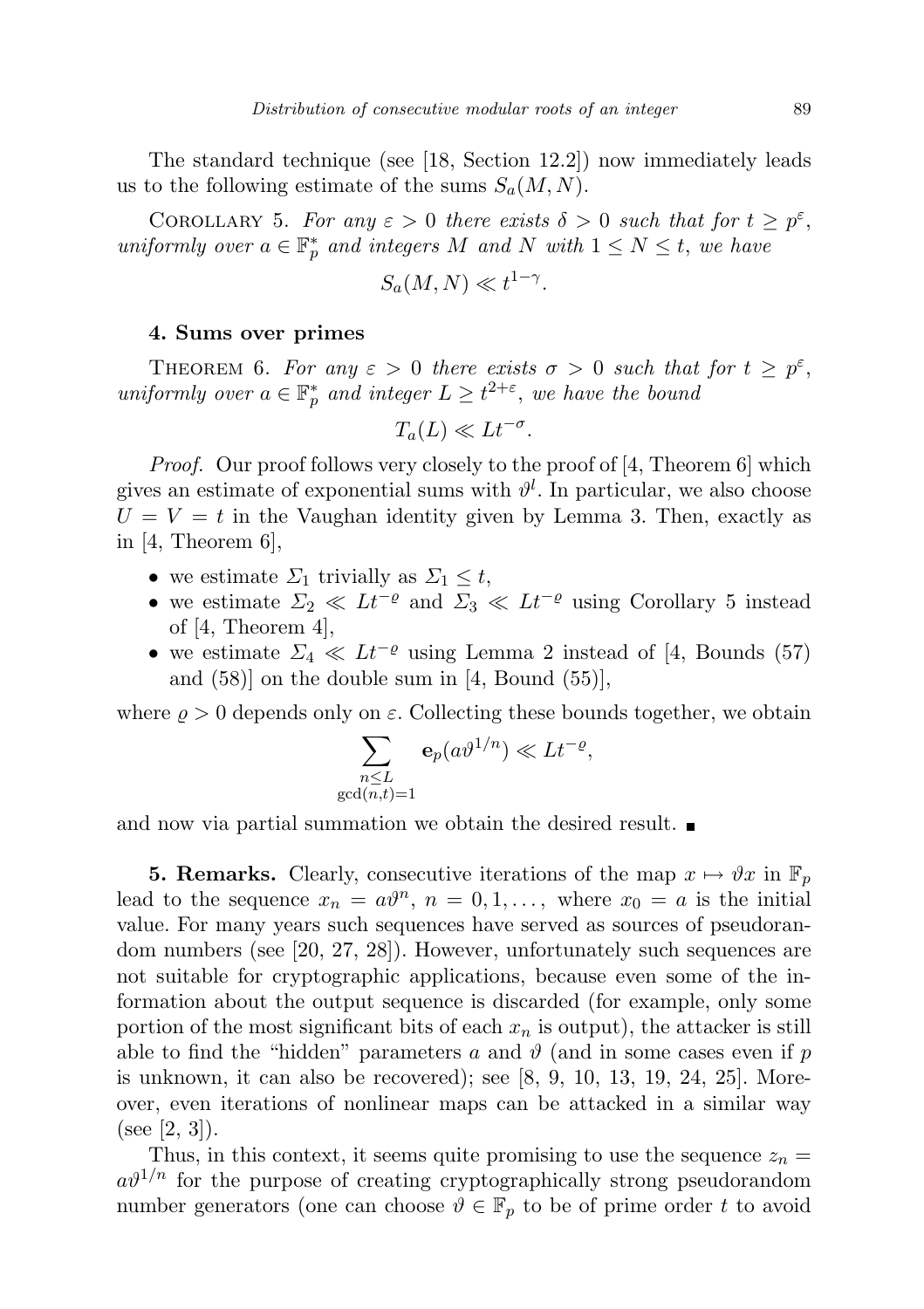problems with inverting n modulo t). In particular, the bound of Corollary  $5$ implies that elements of such sequences are uniformly distributed in residue classes modulo p. In this context it would also be interesting to extend our method to the sums

$$
\sum_{\substack{n=M+1 \ \gcd((n+1)\cdots(n+s),t)=1}}^{M+N} \mathbf{e}_p\Bigl(\sum_{j=1}^s a_j \vartheta^{1/(n+i)}\Bigr),
$$

which are necessary to study the joint distribution of s consecutive terms of the sequence  $z_n$ .

Finally, we remark that our argument can easily be adapted to apply to the sums

$$
\sum_{\substack{n=M+1 \ \gcd(n,t)=1}}^{M+N} \mathbf{e}_p \Bigl( \sum_{j=1}^s a_j \vartheta_j^{1/n} \Bigr),
$$

for distinct elements  $\vartheta_1, \ldots, \vartheta_s$  of order t.

Acknowledgments. The authors are grateful to the anonymous referee for a careful reading of the manuscript and valuable remarks.

## References

- [1] W. Banks, A. Conflitti, J. B. Friedlander and I. E. Shparlinski, Exponential sums with Mersenne numbers, Compos. Math. 140 (2004), 15–30.
- [2] S. R. Blackburn, D. Gomez-Perez, J. Gutierrez and I. E. Shparlinski, Predicting the inversive generator, in: Cryptography and Coding, Lecture Notes in Comput. Sci. 2898, Springer, Berlin, 2003, 264–275.
- $[3] \quad , \quad , \quad , \quad , \quad \text{Predicting nonlinear pseudorandom number generators, Math. Comp.}$ 74 (2005), 1471–1494.
- [4] J. Bourgain, *Estimates on exponential sums related to Diffie–Hellman distributions*, Geom. Funct. Anal. 15 (2005), 1–34.
- [5] —, Mordell's exponential sum estimate revisited, J. Amer. Math. Soc. 18 (2005), 477–499.
- [6] J. Bourgain, A. A. Glibichuk and S. V. Konyagin, Estimates for the number of sums and products and for exponential sums in fields of prime order , J. London Math. Soc. 73 (2006), 380–398.
- [7] J. Bourgain and S. V. Konyagin, Estimates for the number of sums and products and for exponential sums over subgroups in fields of prime order , C. R. Math. Acad. Sci. Paris 337 (2003), 75–80.
- [8] J. Boyar, Inferring sequences produced by pseudo-random number generators , J. ACM 36 (1989), 129–141.
- [9] —, Inferring sequences produced by a linear congruential generator missing low-order bits, J. Cryptology 1 (1989), 177–184.
- [10] S. Contini and I. E. Shparlinski, On Stern's attack against secret truncated linear congruential generators, in: Information Security and Privacy (Brisbane, 2005), Lecture Notes in Comput. Sci. 3574, Springer, Berlin, 2005, 52–60.